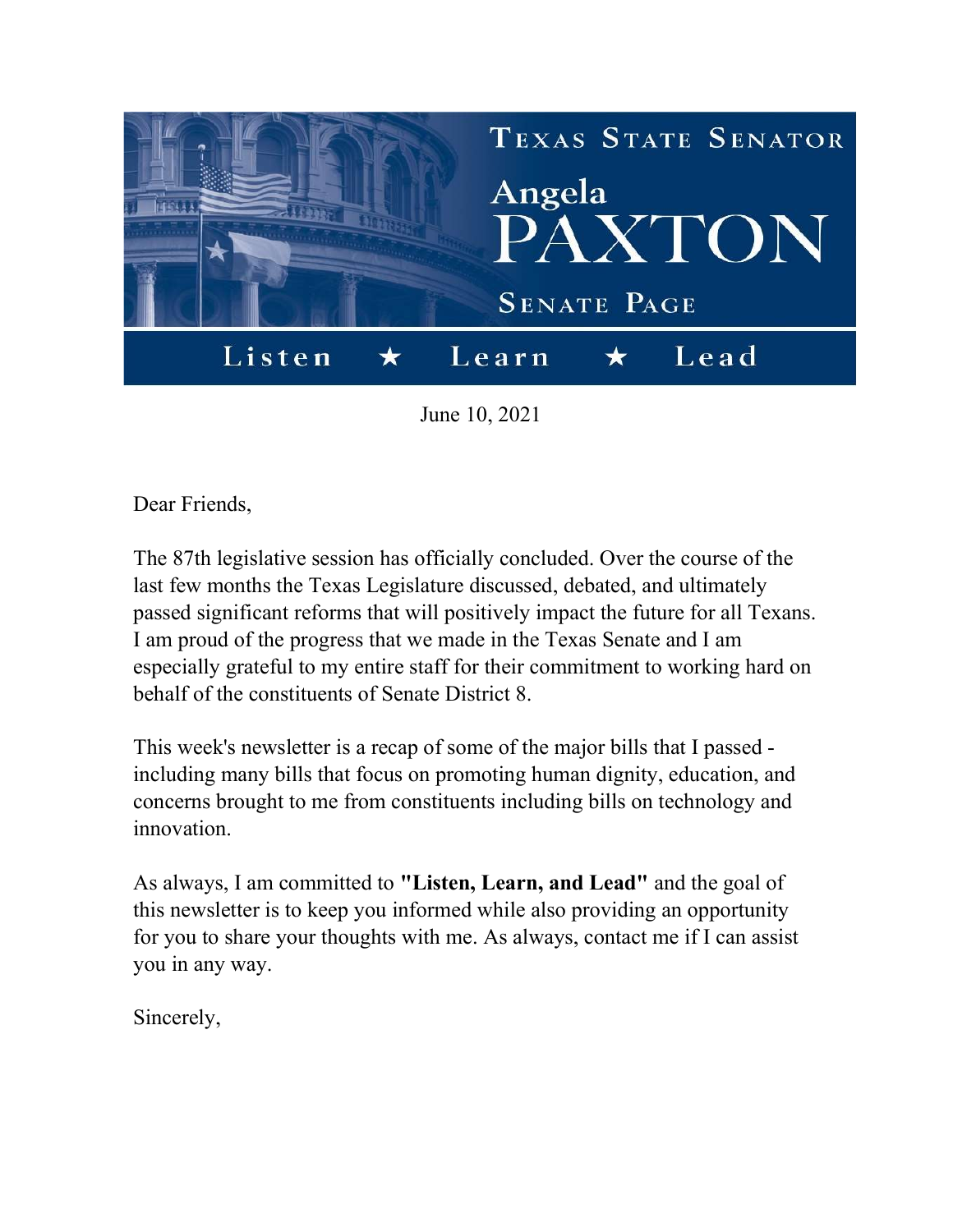Senator Angela Paxton Senate District 8

### Human Dignity

### The Human Life Protection Act

 The Human Life Protection Act (House Bill 1280) will abolish the practice of abortion in Texas in the event, and to the extent that the Supreme Court reverses its rulings under Roe v. Wade or Planned Parenthood v. Casey. If overturned, abortion law-making authority would return to the state and the Human Life Protection Act will abolish abortion in Texas. Currently, ten states (Arkansas, Idaho, Kentucky, Louisiana, Mississippi, North Dakota, Missouri, Tennessee, South Dakota and Utah) have enacted similar pieces of legislation.

#### The Heartbeat Bill

 The Heartbeat Bill (Senate Bill 8) prohibits a physician from knowingly performing or inducing an abortion if the unborn baby's fetal heartbeat is detected. The physician would be required to use a test to determine a fetal heartbeat.

#### Protect the Freedom to Worship

• House Bill 1239 protects the freedom of assembly and religious activities by preventing the future closure of places of worship through the use of emergency powers. Many pastors contacted me last year during the COVID-19 pandemic and I asked the Governor to lift the restrictions on church closures and limitations. House Bill 1239 places in statute that places of worship are protected under the Religious Freedom Restoration Act. The legislature also passed a constitutional amendment to allow voters in November to vote on a proposition to prohibit the government from taking action to close places of worship.

#### Ellie's Law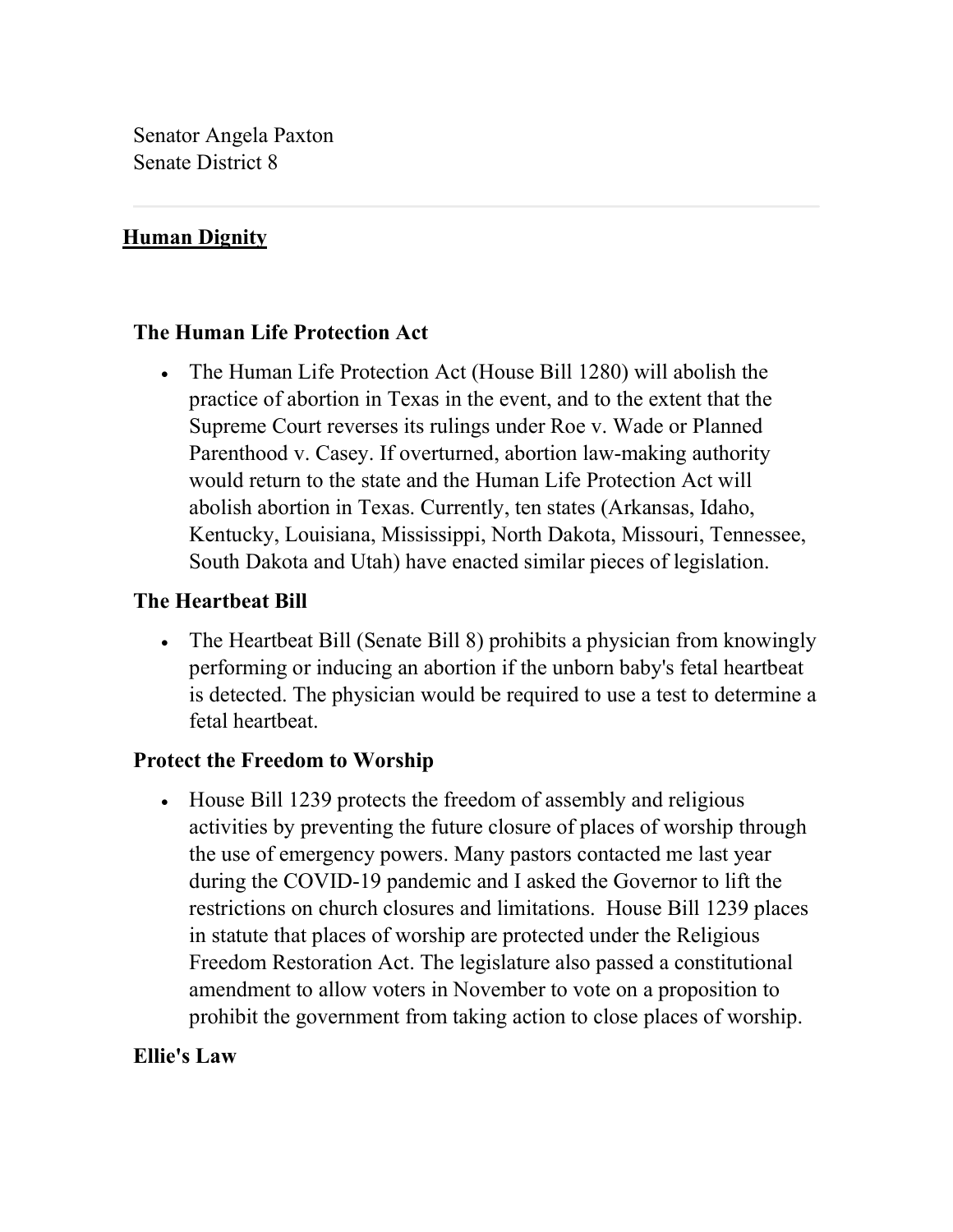Ellie's Law (Senate Bill 225) will protect Texas children by equipping parents with the facts needed to determine the best child-care options. This bill ensures past violations and deficiencies remain associated with the individual caregiver and not just the address the license was issued to, increases the number of years from 2 to 5 in evaluating past violations before a license is issued; adds HHSC shall require, by rule, a licensed and registered family home to provide visual and auditory supervision of an infant engaged in tummy time.

# Education

### Educator Training in Virtual Education

 This bill was developed by our office to improve the online education experience and the results of online education for both teachers and students who have been forced to rely on remote learning. Specifically, it adds training in "virtual learning" and "virtual instruction" to the existing requirements for teaching certificates for our teachers. This is reinforced by language describing that that training must cover the "best practices" in assessing students receiving virtual instruction based on academic progress as well as developing a virtual learning curriculum.

# Cybersecurity Tools for the Texas Education Agency and School **Districts**

• Senate Bill 1696 builds upon the ideas adopted by the Legislature last session to give the Texas Education Agency (TEA) additional tools to help school districts mitigate and prevent cyber-attacks from happening by authorizing the creation of a system by which TEA can anonymously share threat intelligence information across school districts.

### Technology and Innovation

#### Blockchain Working Group